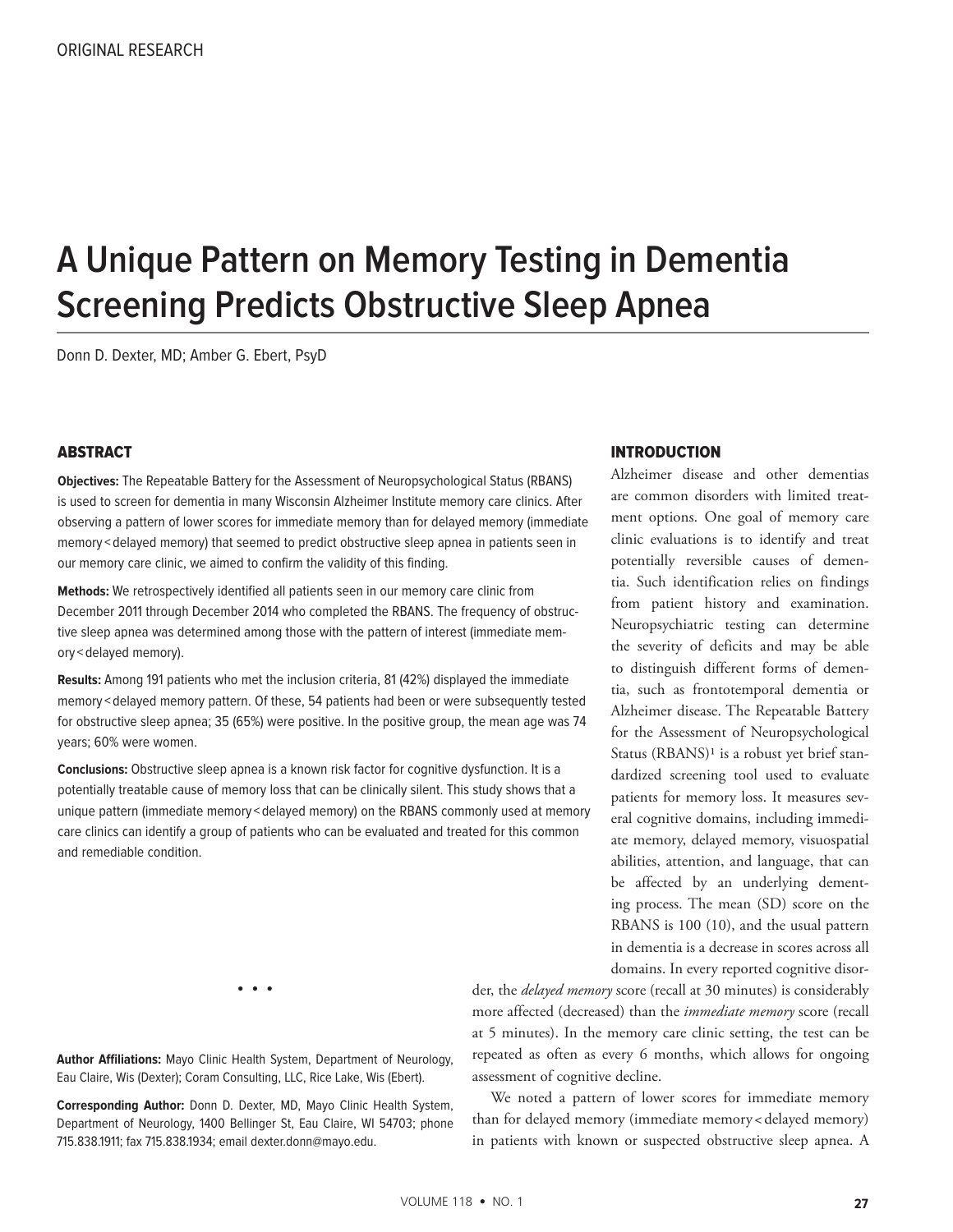

Bars show mean scores for various cohorts. A mean (SD) score of 100 (10) indicates the 50th percentile. Abbreviations: OSA, obstructive sleep apnea; RBANS, Repeatable Battery for the Assessment of Neuropsychological Status. Data from Randolph.<sup>1</sup>



memory <delayed memory pattern had a 35% rate of obstructive sleep apnea. Based on these findings, we expanded our study to encompass 3 years of patient data.

# METHODS

We conducted a retrospective chart review of all patients seen in our memory care clinic between December 2011 and December 2014 who met the inclusion criteria of age 20 to 89 years with documentation of RBANS evaluation. As part of the intake process, all patients had completed a routine screening questionnaire, which included questions regarding snoring, apnea episodes, and excessive sleepiness, as well as the Epworth Sleepiness Scale.

We identified patients who exhibited the pattern of interest (immediate memory<delayed memory), then evaluated those who were tested for sleep apnea to determine the percentage who had a diagnosis of obstructive sleep apnea based on standard criteria. The sleep evaluation was done using standard criteria polysomnography in an accredited sleep disorder center. In patients with the pattern of interest who were evaluated after the initial pilot study, we recommended overnight pulse oximetry for those who had not been formally tested for obstructive sleep apnea, whether or not they had a clinical indication for further testing. In patients without the pattern of interest, we did further testing only if clinical indicators for obstructive sleep apnea were present. We also evaluated body mass index (BMI) in all patients.

review of 1 year of data in our clinic showed that this pattern seemed to predict obstructive sleep apnea. The patients often did not have typical sleep apnea symptoms and, as such, the diagnosis most likely would have been missed had we not investigated this pattern further.

The immediate memory < delayed memory pattern is opposite what typically is seen in dementias (Figure 1). In fact, in our clinic, patients with the usual pattern (immediate memory *greater than* delayed memory) rarely had diagnosed or suspected obstructive sleep apnea syndrome. In an earlier pilot study that we conducted, a screen of 43 patients who had the typical pattern of immediate memory >delayed memory showed a 14% rate of obstructive sleep apnea; in contrast, patients with the immediate

# Standard Protocol Approvals, Registrations, and Patient Consent

The Mayo Clinic Institutional Review Board reviewed and approved the study protocol. No informed consent was required due to the retrospective study design. Patients were identified using a query of electronic medical records.

#### RESULTS

A total of 191 patients met inclusion criteria for the study period. Of this group, 81 patients (42%) exhibited the immediate memory<delayed memory pattern of interest and 54 (67%) had been or were subsequently tested for obstructive sleep apnea (Figure 2). In the group not tested  $(n=27)$ , many patients had declined or were unable to complete testing. Among the 54 patients tested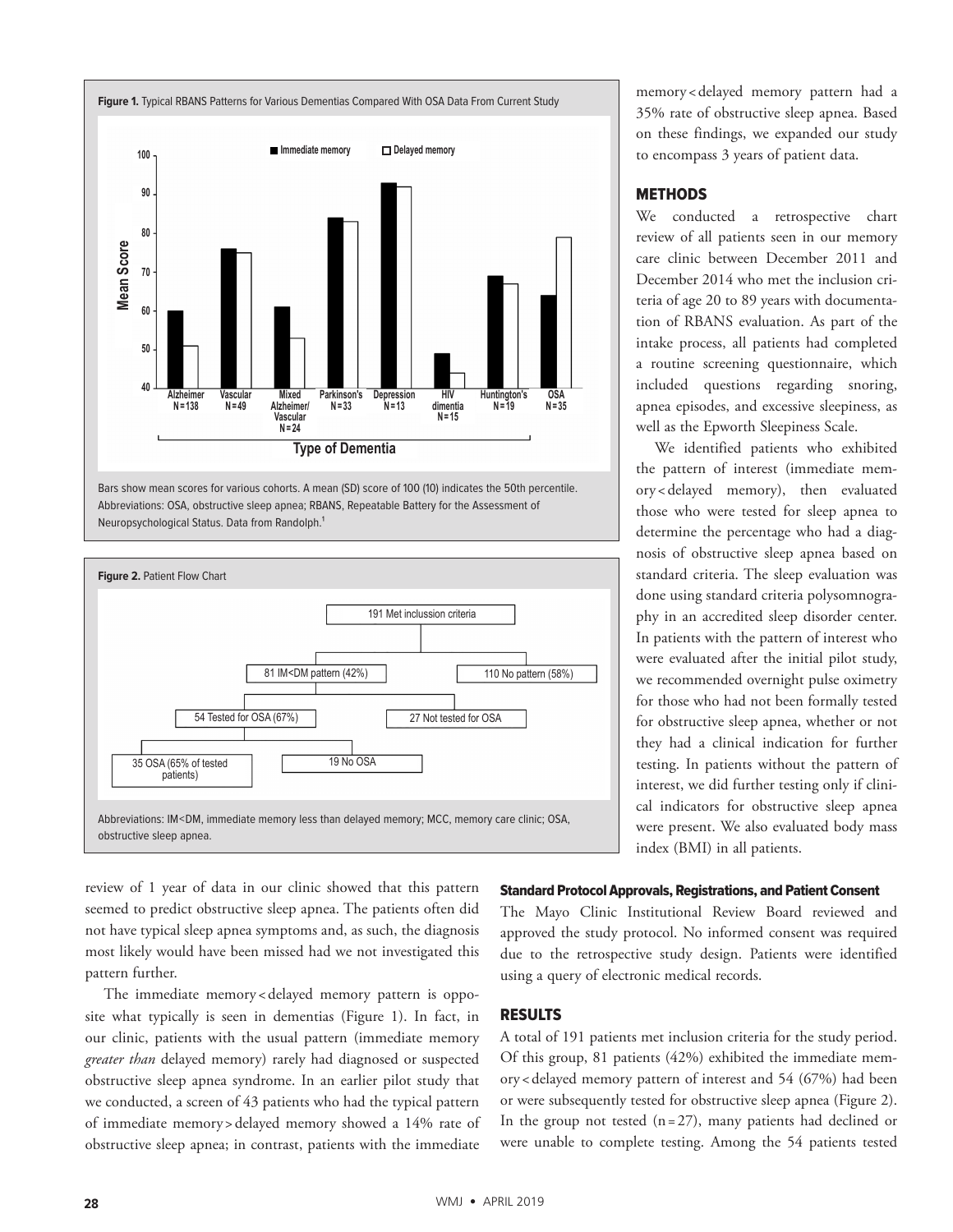with polysomnography, 35 (65%) met criteria for obstructive sleep apnea (Figure 2). The mean age of the positive group was 74 years; 60% were women.

BMI was similar for patients with and without the pattern of interest  $(27.3 \text{ vs } 26.6 \text{ kg/m}^2)$ . A review of the intake questionnaires of patients seen in the memory care clinic demonstrated that many patients who were ultimately identified as having obstructive sleep apnea did not exhibit typical symptoms (eg, excessive daytime sleepiness, observed apneas, loud snoring, stopbreathing events) that would have suggested sleep apnea. Many patients with immediate memory<delayed memory also did not have the body habitus typically seen in obstructive sleep apnea.

## **DISCUSSION**

Sleep has an important role in memory function.<sup>2,3</sup> Obstructive sleep apnea has been shown to affect cognitive function, and treatment has shown variable effects.<sup>4,5</sup> Obstructive sleep apnea is present in 44% of men older than 65 years and 7% of women older than 65 years.<sup>6</sup> In our study, unexpected obstructive sleep apnea was found on the basis of RBANS testing with fairly high frequency. Since only two-thirds of the patients with the immediate memory<delayed memory pattern in our study group were tested with polysomnography, our results likely represent an underestimate of the frequency of obstructive sleep apnea in this patient population. We found no previous reports of using screening tests in a memory care clinic setting to predict obstructive sleep apnea, which makes our finding unique.

Memory loss in patients with obstructive sleep apnea may be due to the direct effect of low oxygen saturation on susceptible areas of the brain, including the hippocampus.7 Disrupted sleep, which is common in patients with obstructive sleep apnea, also has been reported to decrease memory function. Among the causes that might explain this finding are effects on sleep architecture,<sup>8</sup> decreased clearance of metabolites in patients with sleep disruption,<sup>9</sup> and increased amyloid pathologic processes in patients with poor sleep.<sup>10-12</sup>

Different types of neurologic disorders, including Alzheimer disease and vascular dementia, show different patterns on the RBANS test, but the pattern in all reported disorders shows higher scores for immediate memory than delayed memory.

### **CONCLUSION**

Our study shows that a unique pattern noted on the RBANS can predict obstructive sleep apnea in a memory care clinic setting. This pattern (immediate memory < delayed memory) has not been reported in other forms of dementia (Figure 1). The finding of obstructive sleep apnea in our memory care clinic patients based on the unique pattern of immediate memory<delayed memory was common and often unexpected because patients did not have typical symptoms on standard obstructive sleep apnea screening criteria. The cause of this unique pattern in patients with obstructive sleep apnea is uncertain, and further investigation using a case-control study is planned.

Treatment of obstructive sleep apnea in memory care clinic patients can result in substantial improvement in cognitive function, especially if diagnosed early. Aggressive evaluation for obstructive sleep apnea in patients with the pattern of immediate memory <delayed memory is encouraged.

**Funding/Support:** None declared.

**Financial Disclosures:** None declared.

### REFERENCES

**1.** Randolph C. Repeatable Battery for the Assessment of Neuropsychological Status (RBANS) Manual. San Antonio, TX: The Psychological Corporation; 1998.

**2.** Fulda S, Schulz H. Cognitive dysfunction in sleep disorders. Sleep Med Rev. 2001;5(6):423-445.

**3.** Bubu OM, Brannick M, Mortimer J, et al. Sleep, cognitive impairment, and Alzheimer's disease: A systematic review and meta-analysis. Sleep. 2017;40(1). doi:10.1093/sleep/zsw032.

**4.** Olaithe M, Bucks RS. Executive dysfunction in OSA before and after treatment: a meta-analysis. Sleep. 2013;36(9):1297-1305. doi:10.5665/sleep.2950.

**5.** Dalmases M, Sole-Padulles C, Torres M, et al. Effect of CPAP on cognition, brain function, and structure among elderly patients with OSA: a randomized pilot study. Chest. 2015;148(5):1214-1223. doi:10.1378/chest.15-0171.

**6.** Young T, Skatrud J, Peppard PE. Risk factors for obstructive sleep apnea in adults. JAMA. 2004;291(16):2013-2016. doi:10.1001/jama.291.16.2013.

**7.** Gale SD, Hopkins RO. Effects of hypoxia on the brain: neuroimaging and neuropsychological findings following carbon monoxide poisoning and obstructive sleep apnea. J Int Neuropsychol Soc. 2004;10(1):60-71. doi:10.1017/S1355617704101082.

**8.** Pase MP, Himali JJ, Grima NA, et al. Sleep architecture and the risk of incident dementia in the community. Neurology. 2017;89(12):1244-1250. doi: 10.1212/ WNL.0000000000004373.

**9.** Xie L, Kang H, Xu Q, et al. Sleep drives metabolite clearance from the adult brain. Science. 2013;342(6156):373-377. doi:10.1126/science.1241224.

**10.** Spira AP, Gamaldo AA, An Y, et al. Self-reported sleep and beta-amyloid deposition in community-dwelling older adults. JAMA Neurol. 2013;70(12):1537-1543. doi:10.1001/ jamaneurol.2013.4258.

**11.** Sprecher KE, Koscik RL, Carlsson CM, et al. Poor sleep is associated with CSF biomarkers of amyloid pathology in cognitively normal adults. Neurology. 2017;89(5):445-453. doi:10.1212/WNL.0000000000004171.

**12.** Spira AP, Ju YS. Self-reported sleep and Alzheimer disease CSF biomarkers: a wake-up call. Neurology. 2017;89(5):419-420. doi: 10.1212/WNL.0000000000004189.